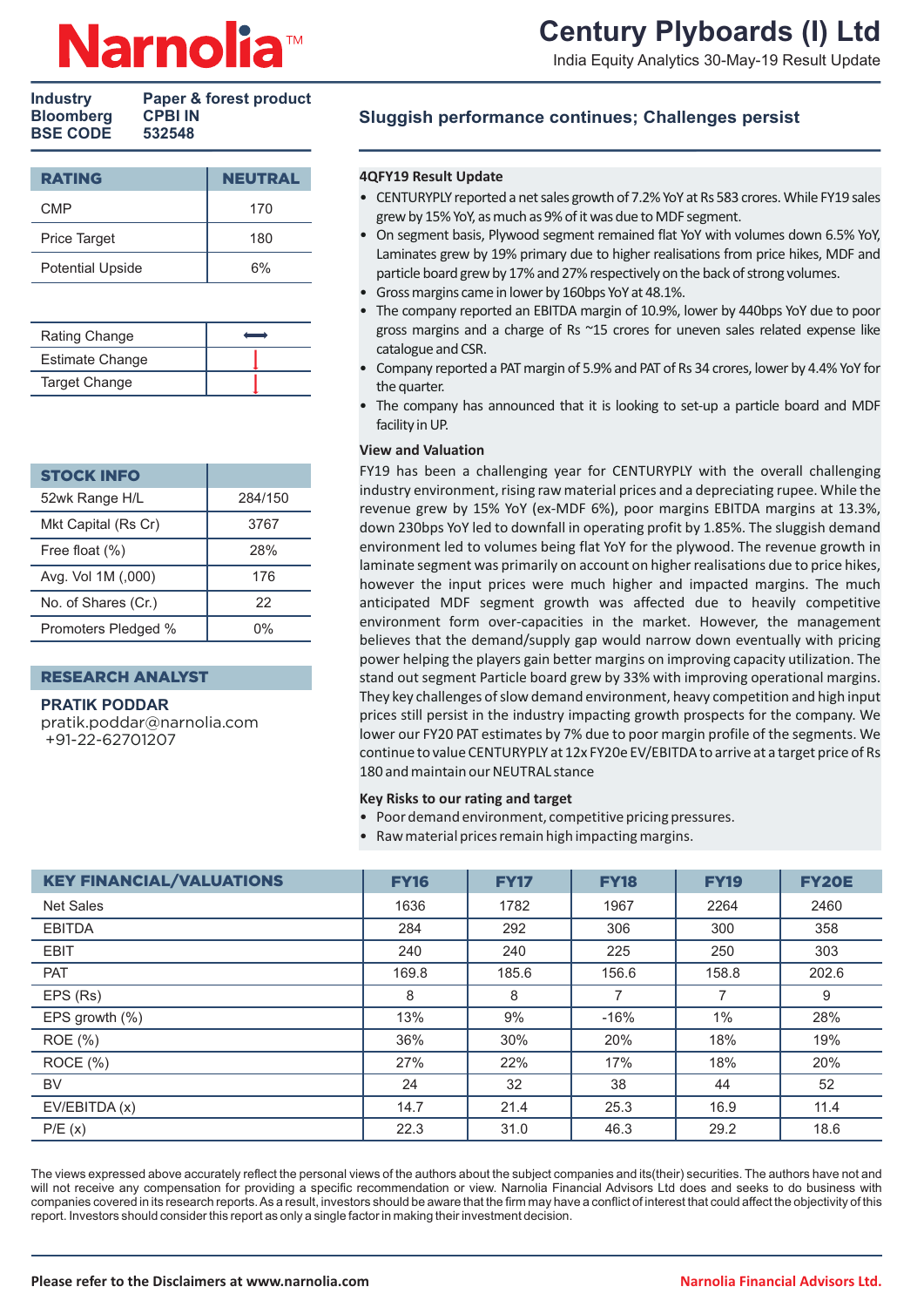## **Poor EBITDA margins**

## **4QFY19 Results Lower than estimates**

| <b>FINANCIALS</b>     | <b>4QFY18</b>            | <b>1QFY19</b>            | <b>2QFY19</b>            |                          | 3QFY19 4QFY19 | YoY %         | QoQ%          | <b>FY18</b>              | <b>FY19</b>   | YoY %         |
|-----------------------|--------------------------|--------------------------|--------------------------|--------------------------|---------------|---------------|---------------|--------------------------|---------------|---------------|
| <b>Net Sales</b>      | 544                      | 537                      | 564                      | 579                      | 583           | 7.2%          | 0.7%          | 1,967                    | 2,264         | 15.1%         |
| Other Income          | 1                        | 1                        | 1                        | 2                        | 3             | 123.9%        | 84.7%         | $\overline{7}$           | 6             | $-9.5%$       |
| <b>Total Revenue</b>  | 545                      | 538                      | 565                      | 580                      | 586           | 7.5%          | 1.0%          | 1,974                    | 2,270         | 15.0%         |
| <b>COGS</b>           | 274                      | 275                      | 294                      | 309                      | 303           | 10.6%         | $-1.9%$       | 1,023                    | 1,182         | 15.5%         |
| Gross Margin          | 50%                      | 49%                      | 48%                      | 47%                      | 48%           | $-1.6%$       | 1.4%          | 48%                      | 48%           | $-0.2%$       |
| <b>Employee Cost</b>  | 75                       | 79                       | 84                       | 81                       | 84            | 11.3%         | 3.3%          | 284                      | 328           | 15.4%         |
| <b>Other Expenses</b> | 112                      | 96                       | 112                      | 113                      | 133           | 18.8%         | 17.5%         | 354                      | 454           | 28.2%         |
| <b>EBITDA</b>         | 83                       | 87                       | 74                       | 76                       | 64            | $-23.4%$      | $-16.1%$      | 306                      | 300           | $-1.9%$       |
| <b>EBITDA Mar.</b>    | 15%                      | 16%                      | 13%                      | 13%                      | 11%           | $-4.4%$       | $-2.2%$       | 16%                      | 13%           | $-2.3%$       |
| Depreciation          | 28                       | 11                       | 11                       | 14                       | 14            | $-48.4%$      | 5.1%          | 81                       | 50            | $-38.3%$      |
| <b>EBIT</b>           | 55                       | 76                       | 63                       | 62                       | 49            | $-10.9%$      | $-20.8%$      | 225                      | 250           | 11.3%         |
| Interest              | 12                       | 13                       | 16                       | 6                        | 9             | $-23.1%$      | 50.1%         | 33                       | 45            | 36.4%         |
| <b>PBT</b>            | 45                       | 63                       | 48                       | 58                       | 43            | $-3.7%$       | $-25.6%$      | 199                      | 212           | 6.5%          |
| Excpt Item            | $\overline{\phantom{a}}$ | $\overline{\phantom{a}}$ | $\overline{\phantom{a}}$ | $\overline{\phantom{0}}$ |               | 0.0%          | $0.0\%$       | $\overline{\phantom{0}}$ |               | $0\%$         |
| Tax                   | 9                        | 17                       | 11                       | 16                       | 9             | $-1%$         | $-46.2%$      | 42                       | 53            | 25.3%         |
| <b>PAT</b>            | 36                       | 45                       | 38                       | 41                       | 34            | $-4%$         | $-17.5%$      | 157                      | 159           | 1.3%          |
| PAT Margin            | 7%                       | 8%                       | 7%                       | 7%                       | 6%            | $-0.7\%$      | $-1.3%$       | 8%                       | 7%            | $-0.9%$       |
| <b>SEGMENTS</b>       | <b>4QFY17</b>            | <b>1QFY18</b>            | <b>2QFY18</b>            | <b>3QFY18</b>            | <b>4QFY18</b> | <b>1QFY19</b> | <b>2QFY19</b> |                          | <b>3QFY19</b> | <b>4QFY19</b> |

| .              | .     |     |       |     |     |     | .   |     | --  |
|----------------|-------|-----|-------|-----|-----|-----|-----|-----|-----|
| Plywood        | 72%   | 74% | 66%   | 64% | 61% | 61% | 59% | 55% | 57% |
| Laminates      | 20%   | 16% | 24%   | 18% | 19% | 17% | 20% | 20% | 21% |
| <b>MDF</b>     | $0\%$ | 0%  | $0\%$ | 9%  | 12% | 13% | 11% | 16% | 13% |
| Particle Board | 2%    | 4%  | 5%    | 3%  | 4%  | 3%  | 5%  | 5%  | 4%  |
| <b>CFS</b>     | 5%    | 6%  | 5%    | 5%  | 4%  | 5%  | 5%  | 4%  | 4%  |

## **Poor revenue growth with plywood sales being flat YoY**

Company reported a net sales growth of 7.2% YoY at Rs 583 crores, lower than our estimates of Rs 613 crores. While FY19 sales grew by 15% YoY, as much as 9% of it was due to MDF segment.

Plywood segment remained flat YoY at Rs 323 crores (est. 345 crores) in value terms with volumes down 6.5% YoY.

Laminates grew by 19% YoYto Rs 123 crores, in line with our estimates, primary due to higher realisations from price hikes.

MDF segment grew by 17.3% to Rs 76 crores (est. Rs 83 crores) with volumes growing 30% YoY. MDF now contributes ~13% to the total revenue for the whole year.

Particle board segment reported 27% YoY growth in revenue to Rs 24 crores (est. Rs 25 crores) with overall volumes growing by 31% YoY.

The revenues from CFS continued to fall down to Rs 22 crores in Q4 due to heavy competition and poor volume growth in port.

## **Poor EBITDAmargins continue**

Gross margins came in better than our estimates of 46.8% at 48.1%, down 160bps YoY and up 140bps QoQ. The company reported an EBITDA margin of 10.9% against our estimate of 15.2% due to poor EBITDA margins reported in plywood and laminates segment, partially saved by better margins achieved in MDF and particle board segment. The overall margins were affected by a Rs 15 crore charge for the sales related expenses like Catalogue and CSR expenses which are not evenly distributed for the year. Charged on the turnover basis to segments, plywood segment margins were impacted the most and came at 9.7%. Laminate division reported yet another quarter of EBITDA margin at 8.9% due to high RM costs. EBITDA margin for MDF came in line with our estimates at 15.3% and is expected to be higher on back of better utilization levels in future. The expansion in EBITDA margin for particle board segment continued with higher operational leverage resulting in EBITDA margin to 25.4% for the quarter.

Company reported a PAT margin of 5.9% and PATof Rs 34 crores against our estimate of Rs 51 crores.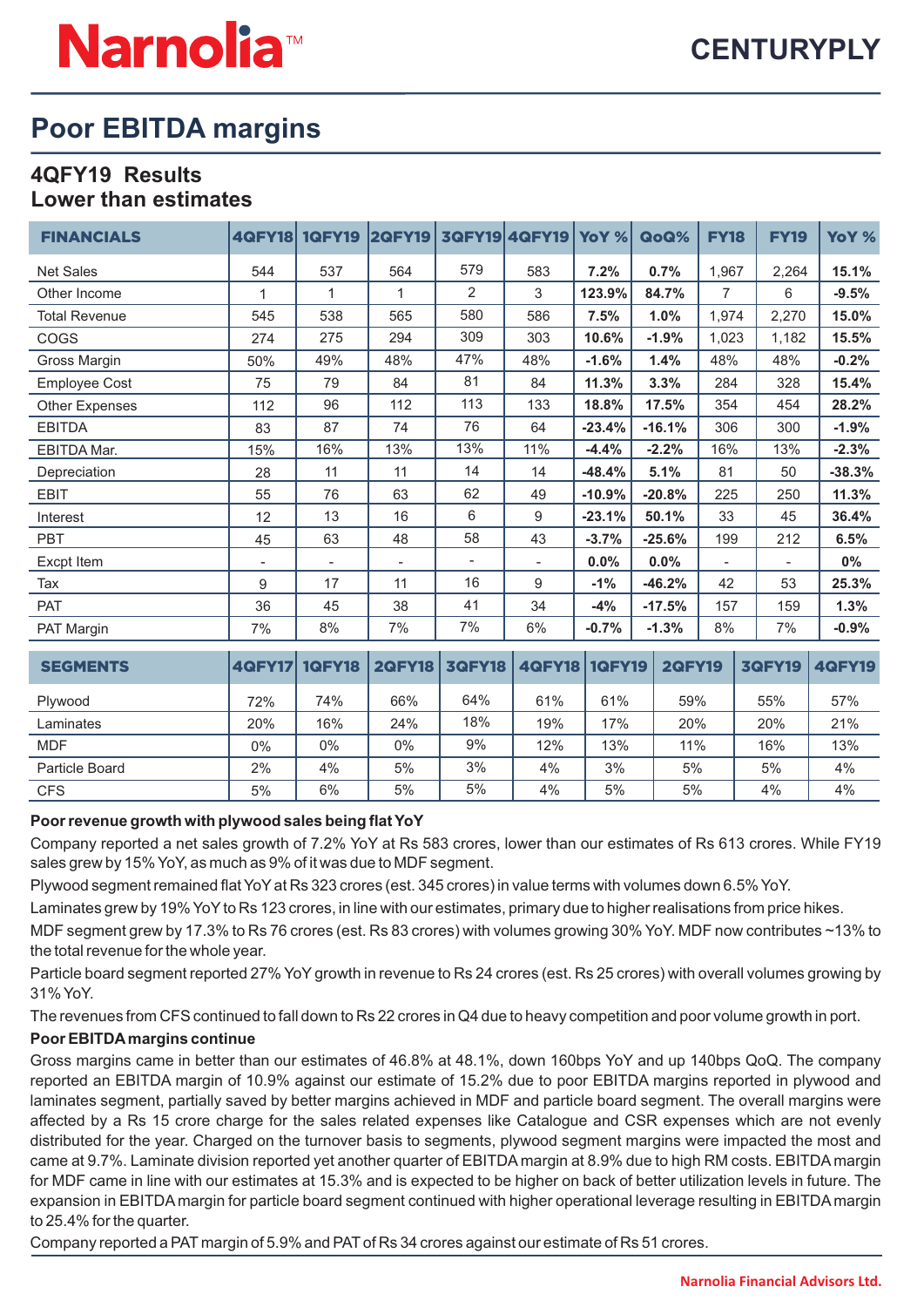## **Concall Highlights**

- The sales growth for FY19 has been 15% YoY, of which 9% growth is due to MDF
- For FY19, the total adverse forex impact was Rs 16.28 crores as against Rs 6.61 crores last year. Of this, Rs 9.22 crores is taken in borrowing costs and balance is taken to EBITDA. Out of total, MTM loss is Rs 6.4 crores and balance is Realised loss.
- In order to de-risk from foreign currency exposure, company continues to reduce its forex exposure to Rs 109 crores against Rs 365 crores as on March, 2018. 82% of the total exposure is in USD and majority balance is in EURO.
- The fall in payable days is due to company de-risking its forex exposures.
- Q4: EBITDAmargin impacted due to various sales expenditures (CSR, marketing material) amounting to Rs 15 crores not evenly incurred throught the year
- The company would announce the MDF and particle board expansion details as and when finalized.
- Plywood FY19: lower value growth than volume growth due to lower product mix
- Current capacity utilization in plywood is 80-85%
- Sainik is around 30-32% in the plywood product mix. Last year it was around 25%. Of the 6% growth in plywood segment, 4% is driven by premium segment and 2% is driven by Sainik segment.
- MDF has entered in every household and every professional/carpenter is using it. MDF has more or less replaced the whole lower end of plywood market. Due to MDF, lower end plywood manufactures are impacted, ateast 10% manufactures in Haryana and Punjab have closed down.
- MDF: Capacity utilization at 65% for FY19, 68% for Q4FY19. Target of 80% utilization not achieved due to plant breakdown in Q4. Expect to reach 90% capacity utilization in FY20.
- Do not expect further price reductions in MDF. Continue to hold dominant position in market
- Particle Board has reached over 100% utilization and desired profitability margin. Looking to expand capacity and will be announced shortly
- CFS: Witnessing lower volumes due to higher competition from 2 new players and lower volumes growth at Kolkata port.
- Subsidiary Financials: Laos operations accounted for loss of Rs 7 crores, Myanmar for Rs 6 crores. Rourkee made profit of Rs 3 crores. Total Rs 10 crores was the loss
- The company has taken 1% price increase across all products from 20/05/19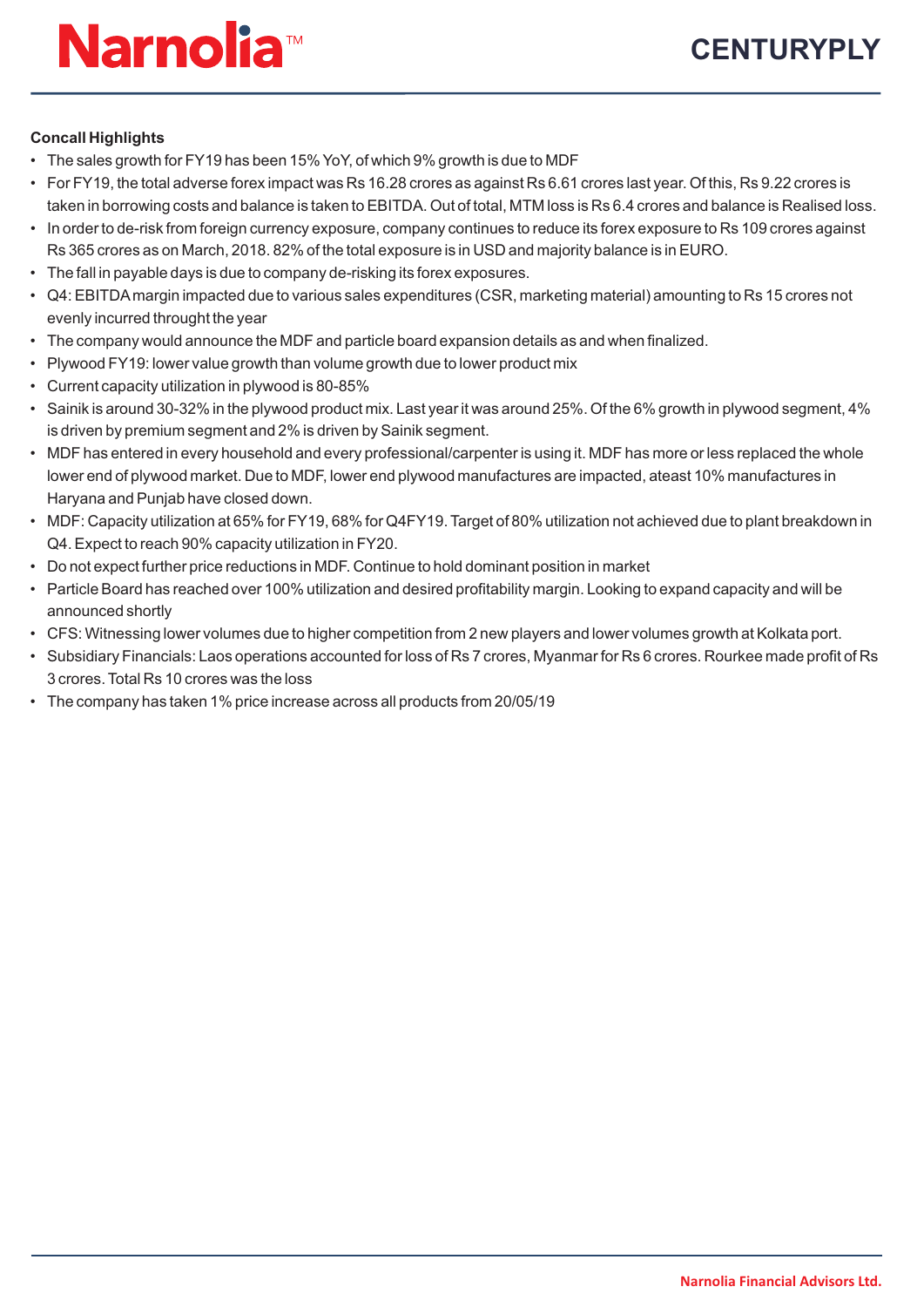Sales grew by 7.2% YoY, due to plywood segment sales being flat EBITDA margins are further impacted by a charge of Rs 15



## **Exhibit: Net Sales (Rs. Crore) and Gross Margin trend Exhibit: EBITDA (Rs. Crore) and EBITDA Margin trend**

crores towards marketing expense and CSR





Return ratios to rise going ahead with reducing debt aiding ROCE



## **Exhibit: Sales (Rs. Crore) and PAT (Rs. Crore) Exhibit: PAT (Rs. Crore) and PAT Margin trend**

Poor operational margins is affecting the bottomline PAT margins continue to be affected due to contracting operational margins



## **Exhibit: Return Ratios Exhibit: Segment Contribution**

The product mix shift over the past quarters shows the reducing revenue reliance on plywood and laminates business

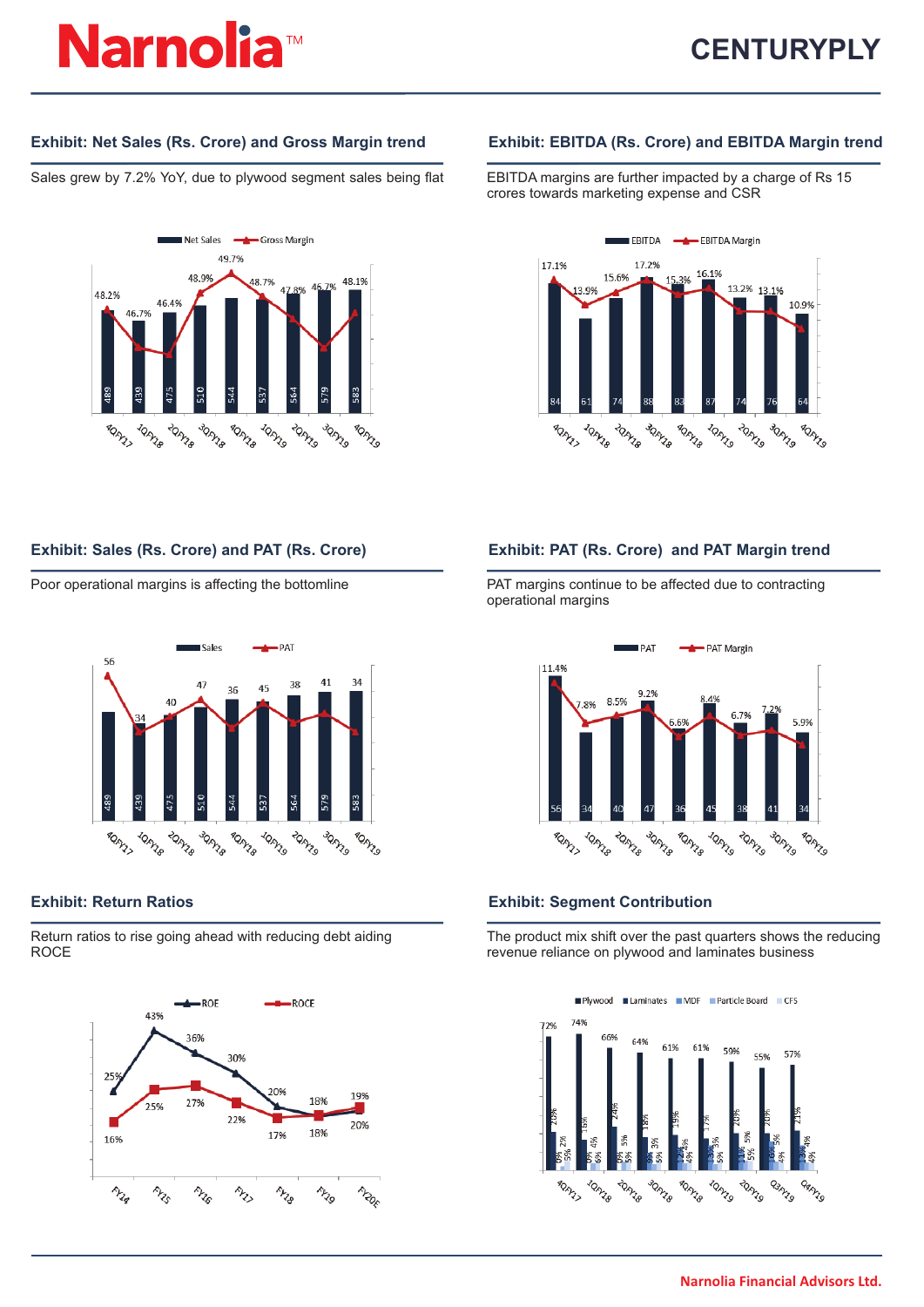# **Financial Details**

## **Balance Sheet**

| Y/E March                        | <b>FY14</b> | <b>FY15</b>  | <b>FY16</b>    | <b>FY17</b> | <b>FY18</b>    | <b>FY19</b> | <b>FY20E</b> |
|----------------------------------|-------------|--------------|----------------|-------------|----------------|-------------|--------------|
| <b>Share Capital</b>             | 22          | 22           | 22             | 22          | 22             | 22          | 22           |
| <b>Reserves</b>                  | 269         | 395          | 503            | 686         | 816            | 947         | 1,123        |
| <b>Net Worth</b>                 | 291         | 417          | 525            | 709         | 838            | 969         | 1,145        |
| Debt                             | 446         | 456          | 405            | 557         | 502            | 469         | 412          |
| <b>Other Non Current Liab</b>    | 2           | $\mathbf{0}$ | $\Omega$       | 11          | 11             | 3           | 3            |
| <b>Total Capital Employed</b>    | 739         | 873          | 930            | 1,276       | 1,351          | 1,440       | 1,560        |
| Net Fixed Assets (incl CWIP)     | 231         | 224          | 290            | 534         | 662            | 747         | 742          |
| Investment in Subsidiaries       |             | 45.1         | 49.7           | 96.0        | 96.0           | 97.5        | 97.5         |
| Other non-current assets         | 109         | 95           | 128            | 113         | 107            | 99          | 99           |
| <b>Non Current Assets</b>        | 339         | 364          | 468            | 743         | 865            | 944         | 939          |
| Inventory                        | 293         | 320          | 275            | 264         | 338            | 401         | 433          |
| <b>Debtors</b>                   | 205         | 266          | 287            | 335         | 314            | 294         | 319          |
| Cash & Bank                      | 18          | 17           | 19             | 54          | 17             | 20          | 112          |
| <b>Other Current Assets</b>      | 62          | 79           | 93             | 159         | 126            | 108         | 109          |
| <b>Current Assets</b>            | 578         | 682          | 674            | 812         | 795            | 822         | 974          |
| Creditors                        | 59          | 65           | 84             | 141         | 176            | 163         | 176          |
| Provisions                       | 32          | 3            | $\overline{7}$ | 1           | $\overline{2}$ | 10          | 10           |
| <b>Other Current Liabilities</b> | 87          | 105          | 121            | 136         | 130            | 154         | 167          |
| <b>Curr Liabilities</b>          | 178         | 173          | 212            | 278         | 308            | 326         | 353          |
| <b>Net Current Assets</b>        | 400         | 509          | 462            | 533         | 486            | 496         | 621          |
| <b>Total Assets</b>              | 917         | 1,047        | 1,142          | 1,555       | 1,659          | 1,767       | 1,913        |

## **Income Statement**

| <b>Y/E March</b>              | <b>FY14</b>              | <b>FY15</b>              | <b>FY16</b>              | <b>FY17</b>              | <b>FY18</b> | <b>FY19</b>              | <b>FY20E</b> |
|-------------------------------|--------------------------|--------------------------|--------------------------|--------------------------|-------------|--------------------------|--------------|
| <b>Revenue from Operation</b> | 1,284                    | 1,565                    | 1,636                    | 1,782                    | 1,967       | 2,264                    | 2,460        |
| Change (%)                    | 14%                      | 22%                      | 5%                       | 9%                       | 10%         | 15%                      | 9%           |
| Other Income                  | 9                        | 18                       | 6                        | 23                       | 7           | 6                        | 8            |
| <b>EBITDA</b>                 | 148                      | 250                      | 284                      | 292                      | 306         | 300                      | 358          |
| Change (%)                    | 31%                      | 69%                      | 13%                      | 3%                       | 5%          | $-2\%$                   | 19%          |
| Margin (%)                    | 12%                      | 16%                      | 17%                      | 16%                      | 16%         | 13%                      | 15%          |
| Depr & Amor.                  | 33                       | 45                       | 44                       | 52                       | 81          | 50                       | 55           |
| <b>EBIT</b>                   | 115                      | 205                      | 240                      | 240                      | 225         | 250                      | 303          |
| Int. & other fin. Cost        | 55                       | 43                       | 46                       | 29                       | 33          | 45                       | 40           |
| <b>EBT</b>                    | 69                       | 180                      | 200                      | 234                      | 199         | 212                      | 270          |
| Exp Item                      | $\overline{\phantom{a}}$ | $\overline{\phantom{a}}$ | $\overline{\phantom{a}}$ | $\overline{\phantom{0}}$ | ٠           | $\overline{\phantom{a}}$ |              |
| Tax                           | 2                        | 29                       | 30                       | 48                       | 42          | 53                       | 68           |
| <b>Reported PAT</b>           | 67                       | 151                      | 170                      | 186                      | 157         | 159                      | 203          |
| <b>Adjusted PAT</b>           | 67                       | 151                      | 170                      | 186                      | 157         | 159                      | 203          |
| Change (%)                    | 27%                      | 125%                     | 13%                      | 9%                       | $-16%$      | $1\%$                    | 28%          |
| Margin $(\%)$                 | 5%                       | 10%                      | 10%                      | 10%                      | 8%          | 7%                       | 8%           |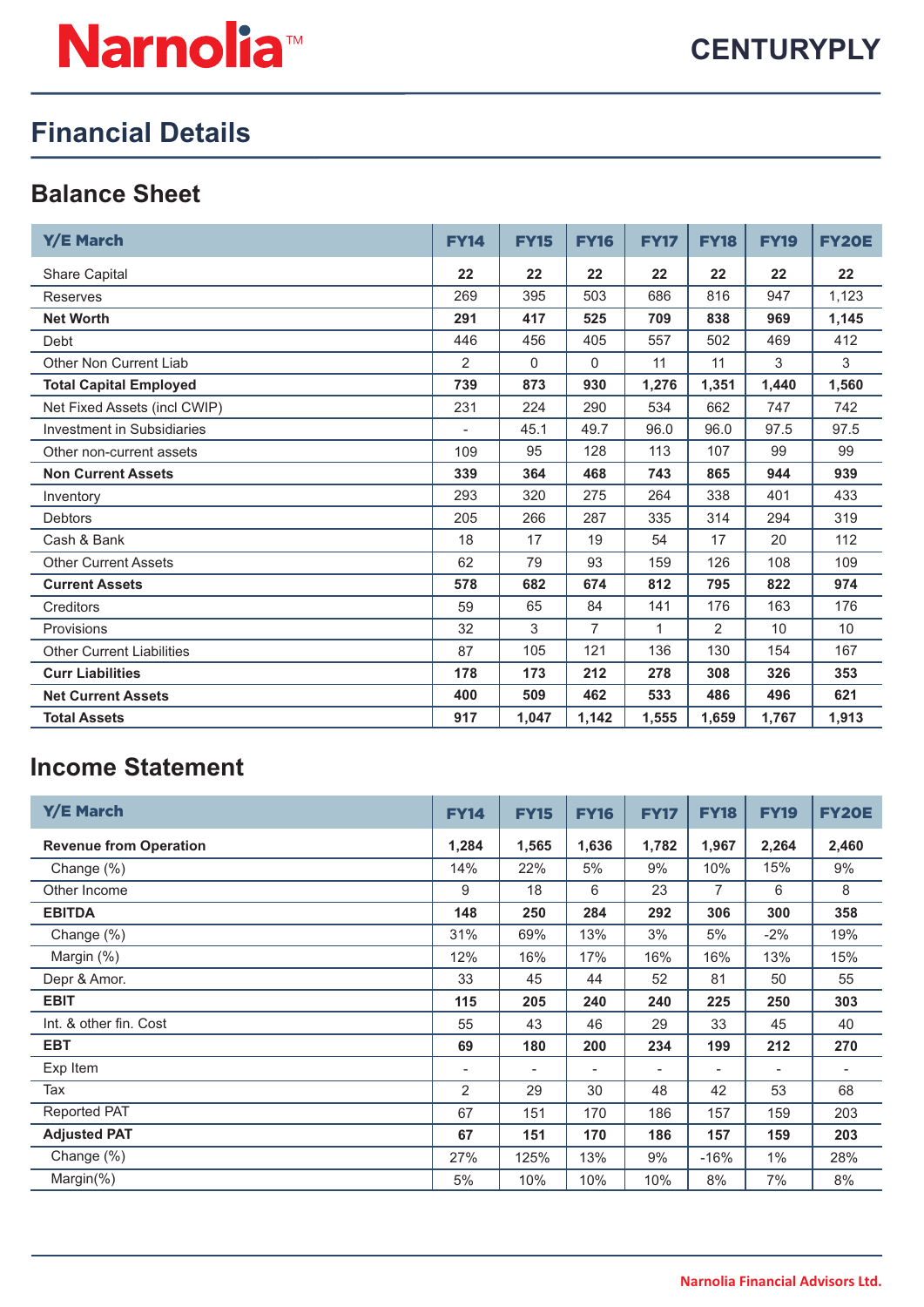# **Financial Details**

## **Key Ratios**

| <b>Y/E March</b>                     | <b>FY14</b>    | <b>FY15</b> | <b>FY16</b> | <b>FY17</b> | <b>FY18</b> | <b>FY19</b> | <b>FY20E</b> |
|--------------------------------------|----------------|-------------|-------------|-------------|-------------|-------------|--------------|
| <b>Current Ratio</b>                 | 3.2            | 3.9         | 3.2         | 2.9         | 2.6         | 2.5         | 2.8          |
| Debt-Equity Ratio                    | 1.5            | 1.1         | 0.8         | 0.8         | 0.6         | 0.5         | 0.4          |
| Interest Coverage Ratio              | $\overline{2}$ | 4.7         | 5.2         | 8.4         | 6.9         | 5.6         | 7.5          |
| Capital Turnover Ratio               | 3              | 3.1         | 2.8         | 2.1         | 2.0         | 2.1         | 2.0          |
| <b>Fixed Asset Turnover Ratio</b>    | 6              | 6.9         | 6.4         | 4.3         | 3.3         | 3.2         | 3.3          |
| Inventory Days outstanding           | 141            | 137         | 119         | 105         | 121         | 124         | 124          |
| Accounts Receivable Days outstanding | 58             | 62          | 64          | 69          | 58          | 47          | 47           |
| Accounts Payable Days outstanding    | 28             | 28          | 37          | 56          | 63          | 50          | 50           |
| <b>ROCE</b>                          | 16%            | 25%         | 27%         | 22%         | 17%         | 18%         | 20%          |
| <b>ROE</b>                           | 25%            | 43%         | 36%         | 30%         | 20%         | 18%         | 19%          |
| FCF per Share                        | (1)            | 3.8         | 7.4         | (2.9)       | 4.1         | 4.4         | 9.4          |
| Price / EPS                          | 9              | 34.5        | 22.3        | 31.0        | 46.3        | 29.2        | 18.6         |
| Price / Book Value                   | 2              | 12.5        | 7.2         | 8.1         | 8.7         | 4.8         | 3.3          |
| EV/EBITDA                            | 7              | 22.6        | 14.7        | 21.4        | 25.3        | 16.9        | 11.4         |
| EV/Sales                             | 0.8            | 3.6         | 2.5         | 3.5         | 3.9         | 2.2         | 1.7          |
| Div Yield                            | 3.6%           | 0.9%        | 0.6%        | 0.4%        | 0.3%        | 0.5%        | 0.8%         |

## **Cash Flow Statement**

| Y/E March                      | <b>FY14</b>              | <b>FY15</b>              | <b>FY16</b>              | <b>FY17</b>    | <b>FY18</b>              | <b>FY19</b>              | <b>FY20E</b>             |
|--------------------------------|--------------------------|--------------------------|--------------------------|----------------|--------------------------|--------------------------|--------------------------|
| <b>PBT</b>                     | 69                       | 180                      | 200                      | 234            | 199                      | 212                      | 270                      |
| (inc)/Dec in Working Capital   | (110)                    | (92)                     | 37                       | (28)           | 25                       | (20)                     | (40)                     |
| Non Cash Op Exp                | 28                       | 41                       | 53                       | 35             | 81                       | 43                       | 47                       |
| Int Paid $(+)$                 | 55                       | 43                       | 46                       | 29             | 33                       | 45                       | 40                       |
| <b>Tax Paid</b>                | (11)                     | (34)                     | (46)                     | (46)           | (54)                     | (47)                     | (59)                     |
| <b>CF from Op. Activities</b>  | 31                       | 138                      | 289                      | 223            | 283                      | 233                      | 258                      |
| (inc)/Dec in FA & CWIP         | (46)                     | (53)                     | (125)                    | (288)          | (192)                    | (135)                    | (50)                     |
| <b>Free Cashflow</b>           | (15)                     | 85                       | 164                      | (65)           | 91                       | 97                       | 208                      |
| (Pur)/Sale of Inv              | 5                        | 0                        | 0                        | $\Omega$       | 2                        | $\overline{\phantom{a}}$ |                          |
| others                         | (12)                     | (9)                      | (3)                      | (33)           | (7)                      | 11                       | 8                        |
| <b>CF from Inv. Activities</b> | (53)                     | (62)                     | (129)                    | (321)          | (197)                    | (125)                    | (42)                     |
| inc/(dec) in NW                | $\overline{\phantom{a}}$ | $\overline{\phantom{a}}$ | $\overline{\phantom{0}}$ | $\overline{a}$ | $\overline{\phantom{a}}$ | $\overline{\phantom{a}}$ | $\overline{\phantom{a}}$ |
| inc/(dec) in Debt              | 22                       | 12                       | (52)                     | 161            | (64)                     | (34)                     | (56)                     |
| Int. Paid                      | (56)                     | (42)                     | (47)                     | (29)           | (33)                     | (45)                     | (40)                     |
| Div Paid (inc tax)             | (6)                      | (46)                     | (60)                     | (0)            | (27)                     | (27)                     | (27)                     |
| others                         | $\overline{\phantom{a}}$ | $\overline{\phantom{a}}$ | $\overline{a}$           | $\overline{a}$ | $\overline{\phantom{a}}$ |                          |                          |
| <b>CF from Fin. Activities</b> | (39)                     | (76)                     | (159)                    | 133            | (123)                    | (105)                    | (124)                    |
| Inc(Dec) in Cash               | (62)                     | (1)                      | $\mathbf{2}$             | 35             | (37)                     | 3                        | 93                       |
| Add: Opening Balance           | 80                       | 18                       | 17                       | 19             | 54                       | 17                       | 20                       |
| <b>Closing Balance</b>         | 18                       | 17                       | 19                       | 54             | 17                       | 20                       | 112                      |